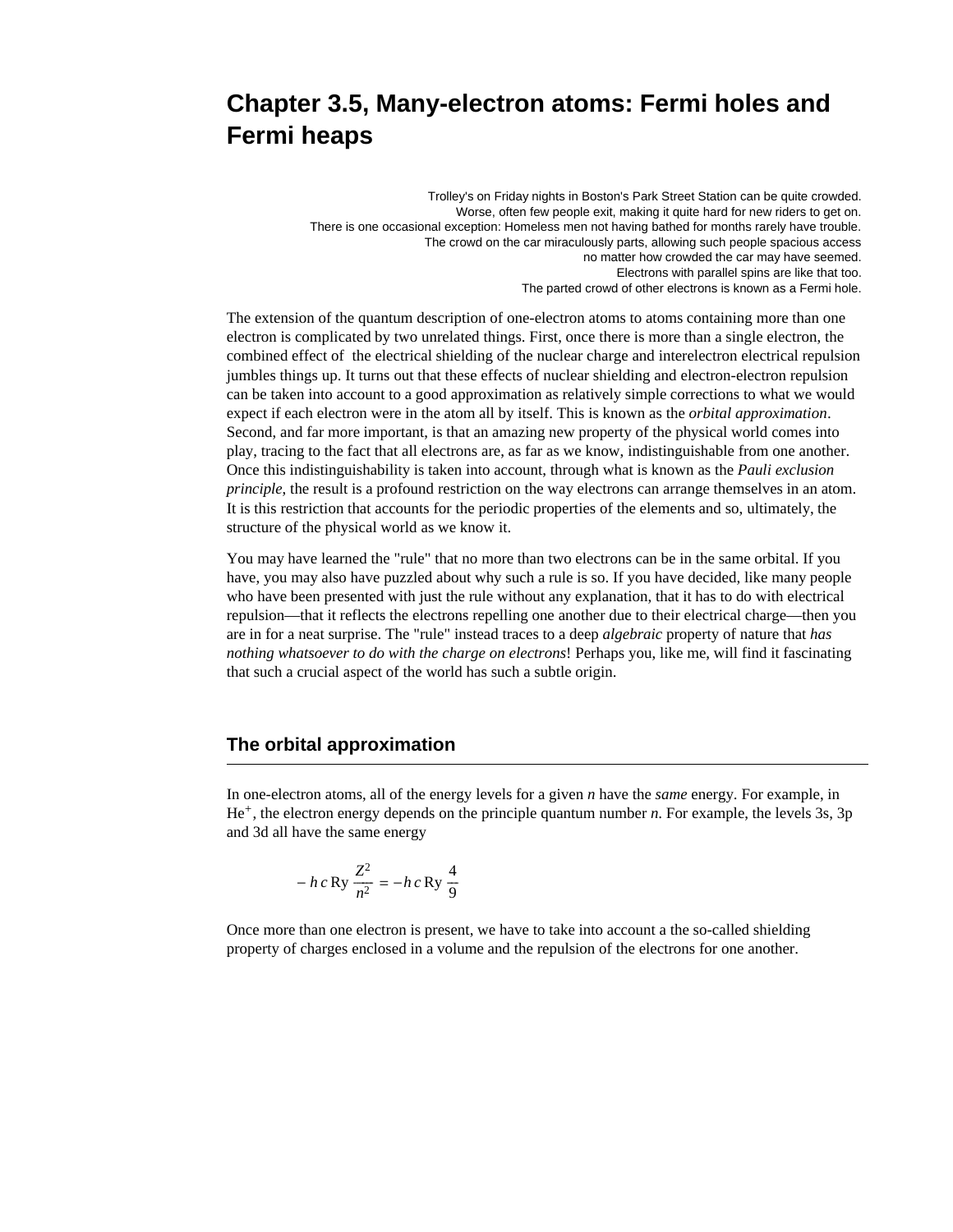#### **à Electrical shielding**

We have seen that for a given principle quantum number, *n*, the smaller the orbital momentum quantum number,  $\ell$ , the greater the electron probability amplitude close to the nucleus. This means that the smaller the orbital momentum of the electron, the *greater* will be the fraction of the electron near the nucleus. The result will be that electrons in orbitals with the same  $n$  but *larger*  $\ell$  will experience a *reduced nuclear charge*, due to cancellation (so-called shielding) of nuclear charge by the enhanced amount of electronic charge close to the nucleus from electrons with lower  $\ell$ . The reduced nuclear charge means that electrons with higher orbital momentum are then held slightly less tightly. The hierarchy of relative energies therefor changes from

$$
1s < 2s
$$
,  $2p < 3s$ ,  $3p$ ,  $3d < \dots$ 

to

$$
1s < 2s < 2p < 3s < 3p < 3d < \dots
$$

The net effect if that the different amount of penetration near the nucleus according to the orbital momentum results in the one-electron orbital energy depending on both the principle quantum number  $n$  and the orbital momentum quantum number  $\ell$ .

#### **à Electrical repulsion**

We can take account of the electrical repulsion of the electrons by a two step process. First, we assume each electron is described by an one-electron orbital, with energy modified by orbital momentum dependent shielding. Then, we use Coulomb's law to evaluate the additional energy contribution due to the repulsion of the electron distributions.

#### **Two electrons**

For example, He has two electrons. If we assume each electron is in a 1s orbital, then, ignoring interelectron repulsion, each electron contributes energy

$$
- h c \text{ Ry} \frac{Z^2}{n^2} = - h c \text{ Ry} \frac{4}{1} = - 4 h c \text{ Ry}
$$

and for a total of  $-8 h c Ry$ . When the mutual repulsion of the two 1s charge distributions is taken into account, there is an additional contribution of about +2 *h c* Ry. (The numerical value of the electron-electron repulsion contribution is gotten using Coulombs law and the spatial distribution of the electron probability amplitudes given by their wavefunctions. We will not need to do this estimation here, however; we just need to understand that is makes the electrons less tightly held.) The combined effect of the attractions of each electron to the nucleus and the repulsion of the two electrons for one another is then

$$
2(-4 h c Ry) + 2 h c Ry = -6 h c Ry
$$

To summarize, the idea of the orbital approximation is estimate the energy of a many-electron atom as the energies of the corresponding one-electron orbitals, taking into account electrical shielding, plus an additional amount due to electron-electron repulsion.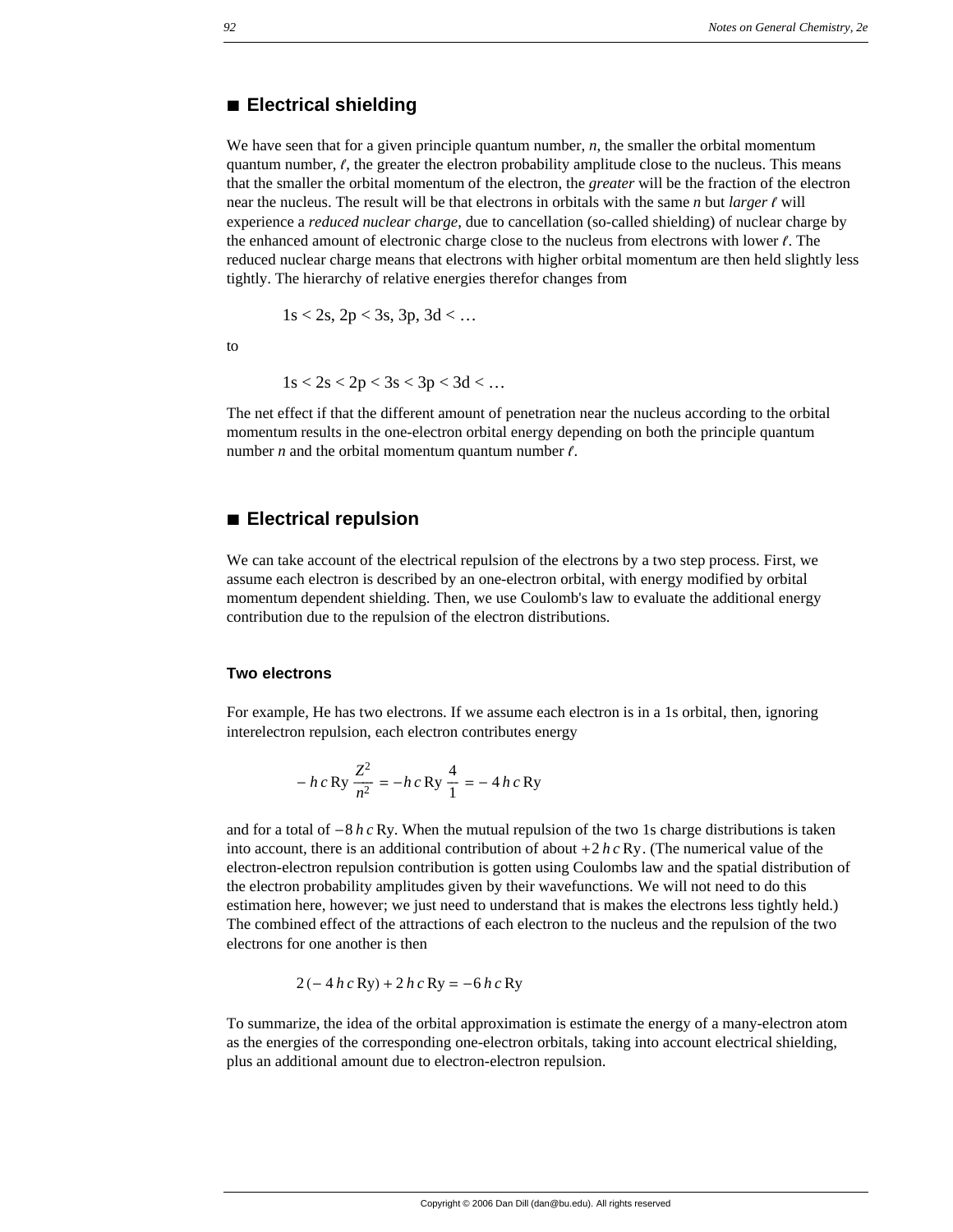#### **Three electrons**

Let's see what we get if we apply the orbital approximation to Li. We now have three electrons. What one-electron orbitals should we use for the electrons? Well, since we presumably want the ground state energy, I would propose that we use the lowest energy atomic orbitals. That is, let's assign each electron to a 1s orbital. Each electron would then contribute energy

$$
- h c \,\text{Ry} \, \frac{Z^2}{n^2} = - h c \,\text{Ry} \, \frac{9}{1} = - 9 h c \,\text{Ry}
$$

The electron-electron repulsion would be larger than in He, since the 1s charge distribution is more compact in Li; let's estimate the repulsion contribution to be twice as great, say  $+ 4 h c R y$ . Also, now there would be two such contributions, since there are two different pairs of electrons repelling one another. In this way, we predict the total energy of Li to be

$$
3(-9 h c Ry) + 2 (4 h c Ry) = -19 h c Ry
$$

We could proceed in this way for all of the atoms in the periodic table. The approach is systematic and straightforward.

The problem is, however, that it *cannot be correct*! The reason is that this approach fails to predict the observed periodic variation in the properties of the atoms that is the basis of the periodic table. It predicts instead that the properties of atoms should vary in a continuous, non-periodic way, as more and more electrons are added as 1s orbitals.

#### **The Pauli principle**

That failure of our approach based on the orbital approximation tells us that there is something more to the structure of many-electron atoms than the effects of electron shielding and electron-electron repulsion. What could it be?

We had to decide how to assign electrons to one-electron orbitals. Since we want to determine the lowest energy state, we assigned each electron to the lowest energy, 1s orbital. This is the source of the problem. While it makes sense to put each electron in the lowest energy orbital. extraordinarily, this turns out *not to be possible*! What is observed instead is this:

A maximum of two electrons can occupy an orbital with the *same* n,  $\ell$  and m.

Here is what is going on.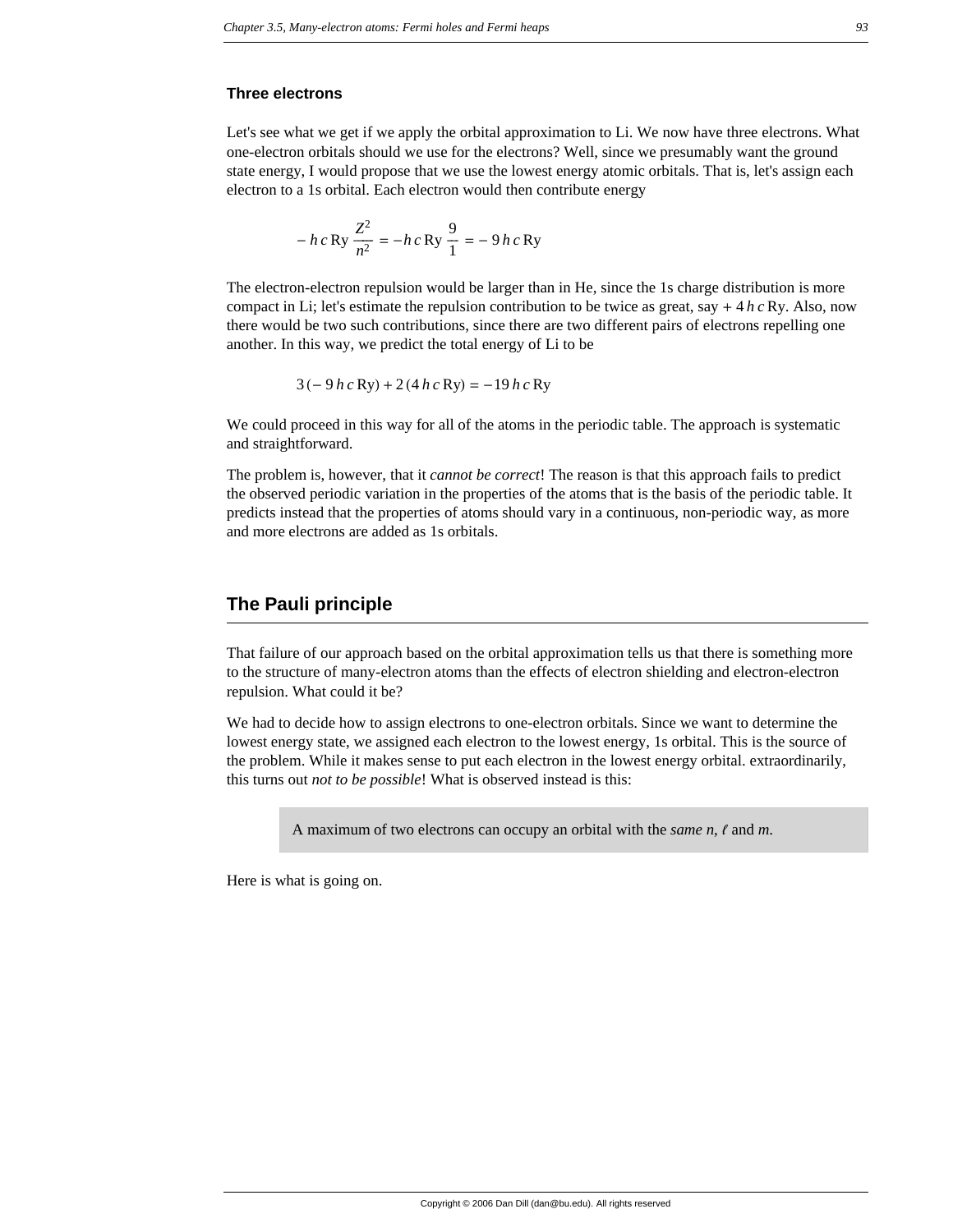#### **à Electron intrinsic magnetic moment**

The story begins with the following fact about electrons. All electrons have an intrinsic magnetic moment—they behave like a bar magnet. One way to produce a magnetic moment is to create an electrical current in a loop of wire. Since electrons have a charge, when their magnetic moment was discovered it was thought that it was due to the electron spinning on its own axis, since this would produce a current. It was subsequently understood that the electron is not actually spinning, that its magnetic moment is an intrinsic property of the electron. Nonetheless, the magnetic moment is commonly referred to as the *spin* of the electron.

You may have played with bar magnets, and noticed that when they are parallel to one another (north pole next to north pole, south pole next to south pole), they repel each other, but when they are oppositely directed (anti-parallel), they attract each other. Other relative orientations produce corresponding repulsion or attraction intermediate in strength. Electrons behave similarly, but with an extraordinary difference.

Electron magnetic moments can only have *two relative orientations*.

This restriction to only two relative orientations is called *space quantization*, since the orientation of the spin can only take distinct values relative to an external axis (or to another spin). We have already seen that an electron with *orbital momentum*  $\ell$  can take  $2\ell + 1$  different orientations with respect to an external axis (or to another angular momentum), corresponding to the  $2\ell + 1$  different values of the quantum number *m*. Since the electron magnetic moment can only take  $2s + 1 = 2$ orientations, we can interpret this to mean that the electron has a *spin momentum quantum number s* equal to 1/2, and the two possible orientations correspond to the two possible projection quantum numbers  $m_s = +1/2$  and  $m_s = -1/2$ . The two orientations of the electron spin are sometimes referred to as "up" and "down" and conventionally represented by arrows,  $\uparrow$  and  $\downarrow$ , respectively. All that is important is that the spin magnetic moments may either be parallel or antiparallel, that no other relative orientations are possible.

## **à Indistinguishability of electrons**

Now, what does electron spin have to do with putting electrons into orbitals? The answer starts with the observation that electrons are all identical (as far as we know). In order to account for this, we have to be sure that no electrons are treated preferentially. In particular, this means that when we label electrons in wavefunctions, we have to make sure that we do so in such a way that all physical properties we calculate do not depend on which electron we call 1, which we call 2, and so on. This non-preferential labelling is called *symmetrization*.

One way to ensure that numbering of electrons doesn't matter is to arrange things so that if we renumber electrons, then the wavefunction does not change. This requirement is actually too rigid. If we allow that the sign of the wavefunction might change, that would still be OK, since it is the *square* of the wavefunction that determines electron density, and when we square the wavefunction, any sign change disappears.

So, there are two ways to symmetrize many-electron wavefunctions. Many-electron wavefunctions that have been adjusted so that the sign of the wavefunction *does not change* on relabelling any two electrons are said to be *symmetric*. Many-electron wavefunctions that have been adjusted so that the sign of the wavefunction *does change* on relabelling any two electrons are said to be *antisymmetric*.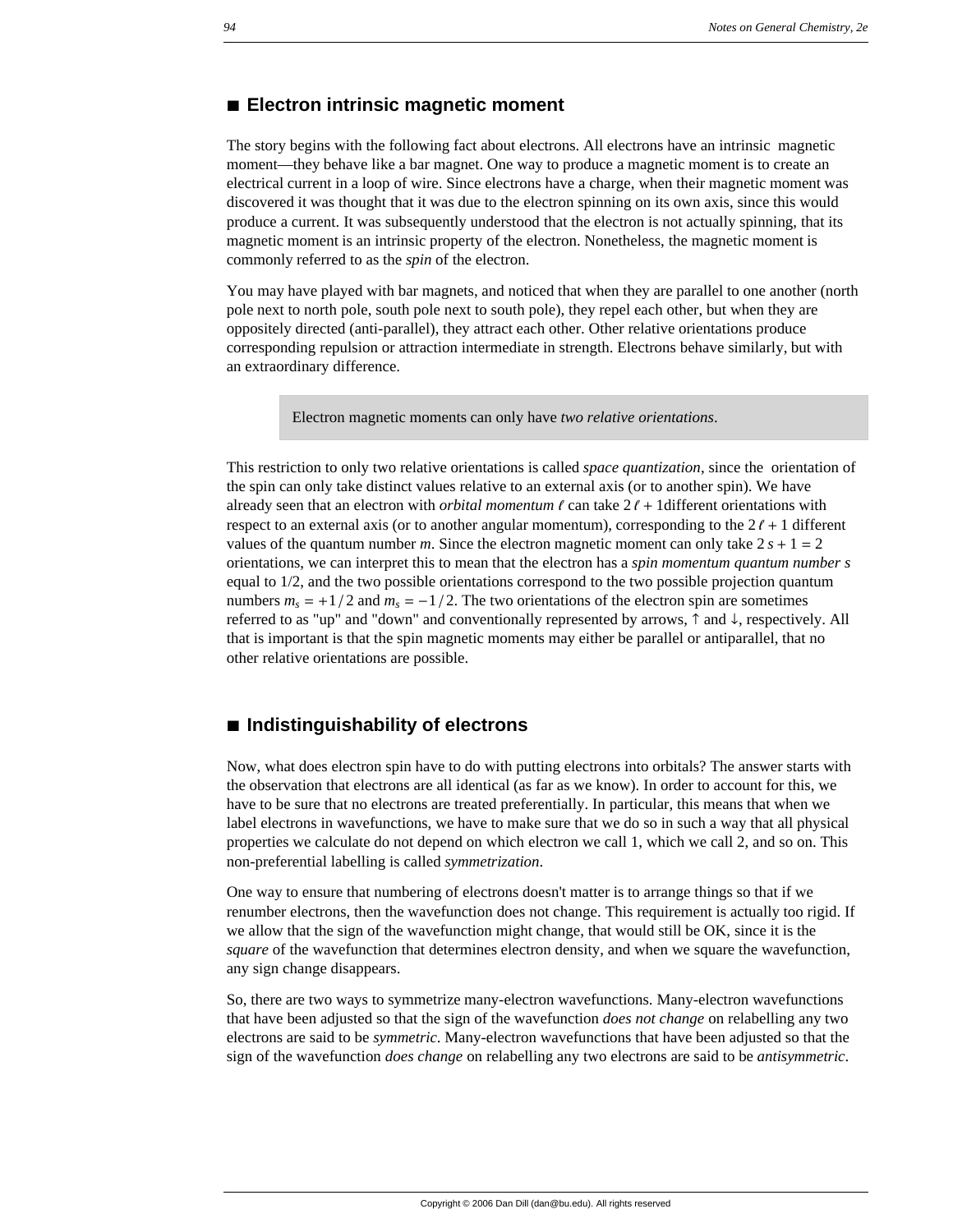*Be careful to distinguish the meaning of the terms symmetrization, symmetric, and antisymmetric.*

 In considering the symmetry of many-electron wavefunctions with respect to exchange of electron labels, we have to consider both the spatial and spin parts of the wavefunction. In the examples below we will see just what this means, but one procedure is to write the wavefunction as a product of space and spin parts, and to consider the symmetry of each part separately.

With this background, we can state one of the most profound aspects of quantum mechanics for the material world. It is known as the *Pauli principle*:

> The overall wavefunction—spatial and spin parts—must change sign if any two electrons are relabeled.

That is, many-electron wavefunctions must be *antisymmetric*.

More generally, the wave function of any quantum system composed of entities with half-odd intrinsic angular momentum (spin quantum number 1/2, 3/2, 5/2, …) must be *antisymmetric*. The wave function of any quantum system composed of entities with integer intrinsic angular momentum (spin quantum number 0, 1, 2, …) must be *symmetric*. An example is photons, the packets of light energy. Photons have intrinsic spin 1, and so the wavefunction of a collection of photons must be symmetric with respect to the relabelling of any two photons.

#### **Electronic configurations in atoms**

The Pauli principle requires that the total electronic wavefunction is *antisymmetric with respect to exchange on labels on any two electrons***.** Let's see what consequences this has as we add electrons to one-electron orbitals.

The *configuration* of an atom consists of

- the set of orbitals (specified by  $n, \ell$ , and  $m$ ) occupied by electrons, and
- the number of electrons in each orbital.

The ground-state configuration has all of the electrons in the lowest energy orbitals possible.

## **à Hydrogen**

For hydrogen the ground-state configuration is

H 1s

Since there is only one electron, the Pauli principle doesn't apply.

#### **à Helium**

For helium, we can write

He  $1s^2$ 

Now, because we more than one electron, we have to take the Pauli principle into account; the overall wavefunction must be antisymmetric. To see the symmetry of the wavefunction, we need to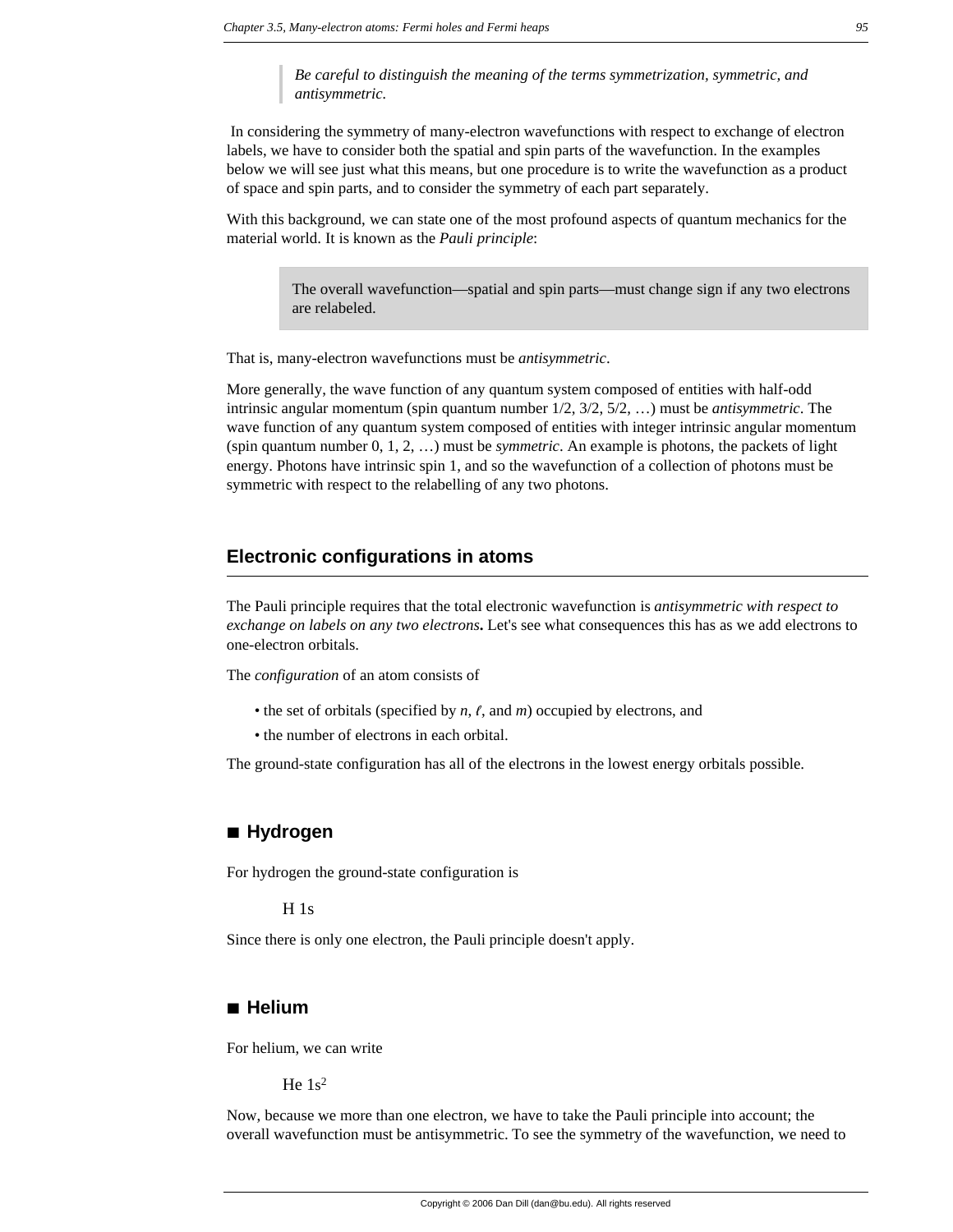write it in terms of the space and spin parts of each electron's wavefunction. For example, if we have both electrons with spin up, then the wavefunction would be

 $1s(1)1s(2) \times \uparrow(1)\uparrow(2)$ 

Exchanging the electron labels this becomes

 $1s(2)1s(1) \times \hat{T}(2)\hat{T}(1)$ 

This is just the same as the original function, except that the parts are written in different order. This means that this function is *symmetric* and so *does not* satisfy the Pauli principle. The same thing would be true if both electrons had spin down,

 $1s(1)1s(2) \times \sqrt{1}\sqrt{(2)}$ 

If we want both electrons to be in 1s spatial orbitals, then the spatial part of these wavefunction is necessarily symmetric. This means that to satisfy the Pauli principle we need to make the spin part antisymmetric. If we choose one spin up and one spin down, say

↑ $(1) \downarrow (2)$ 

then on exchanging labels we get

↑ $(2)$  ↓ $(1)$ 

This is neither the same nor the negative of the starting function. This means that this spin part *does not have any exchange symmetry*. This is actually progress, however, for we can convert the function into one that does have exchange symmetry by combining the original spin part of the wavefunction and its exchanged form, as

$$
\uparrow(1)\downarrow(2)+\uparrow(2)\downarrow(1)
$$

or

$$
\uparrow(1)\downarrow(2)-\uparrow(2)\downarrow(1)
$$

On exchange, the first form becomes

$$
\uparrow(1)\downarrow(2) + \uparrow(2)\downarrow(1) \xrightarrow{1 \rightleftarrows} \uparrow(2)\downarrow(1) + \uparrow(1)\downarrow(2) = +[\uparrow(1)\downarrow(2) + \uparrow(2)\downarrow(1)]
$$

and so is symmetric. The second form becomes

$$
\uparrow(1)\downarrow(2) - \uparrow(2)\downarrow(1) \xrightarrow{1 \rightleftarrows 2}
$$

$$
\uparrow(2)\downarrow(1) - \uparrow(1)\downarrow(2) = -[\uparrow(1)\downarrow(2) - \uparrow(2)\downarrow(1)]
$$

and so is antisymmetric. Since we want the spin part to be antisymmetric, we use the second form and so write the configuration of He as

$$
1s(1)1s(2) \times [\uparrow(1)\downarrow(2) - \uparrow(2)\downarrow(1)]
$$

## **à Lithium**

For lithium we can try, as we did before,

Li  $1s^3$ 

This means the spatial part of the wavefunction would be

 $1s(1)1s(2)1s(3)$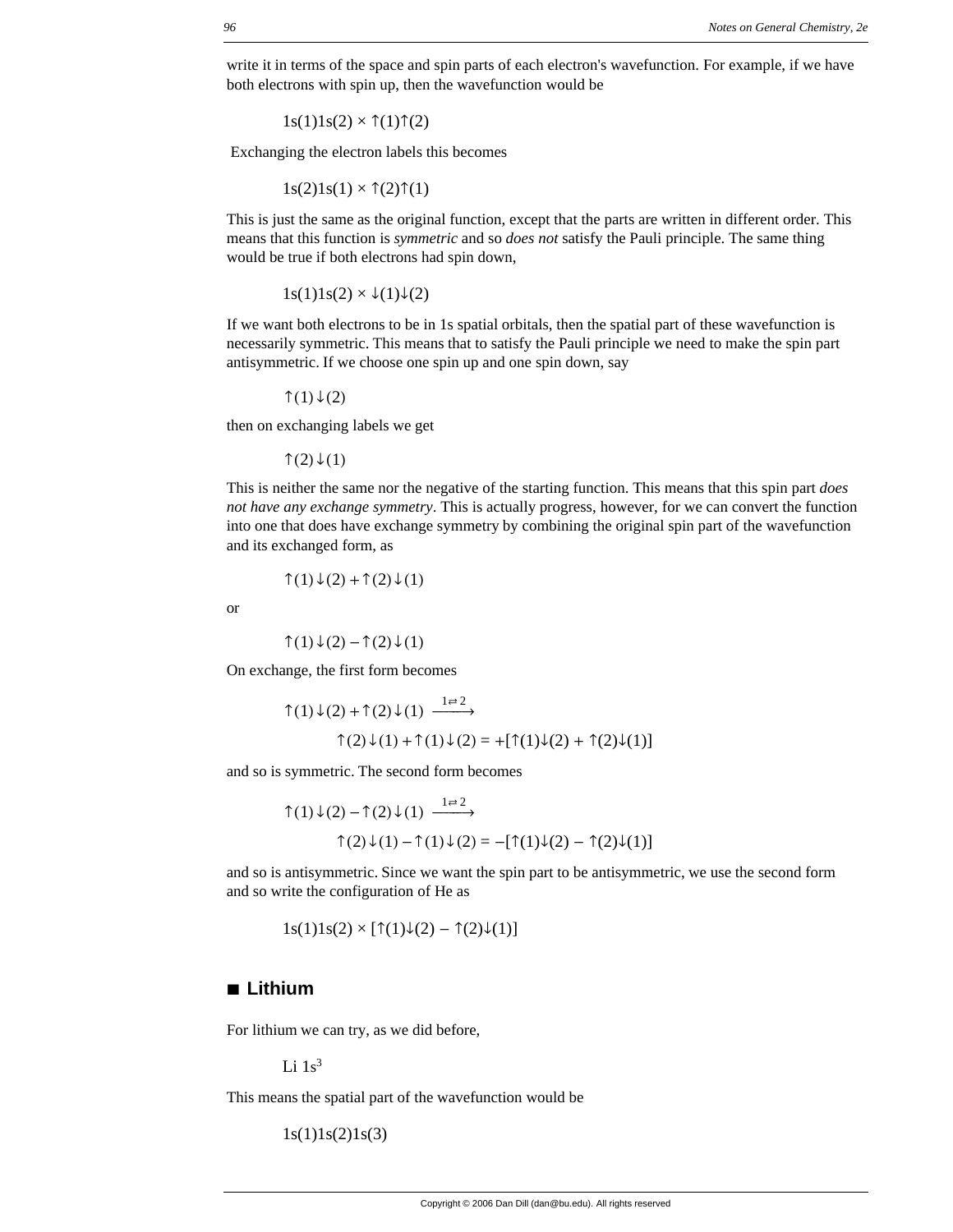which is symmetric. This in turn means that, to satisfy the Pauli principle, the spin part would again have to be antisymmetric. Since there are only two possibilities for each spin, up or down, the third spin must be the same as one of the other two, and so the spin part would be symmetric with respect to exchange of those two spin. Therefore, we come to the key consequence of the Pauli principle for many-electron atoms:

If more than two electrons are in the same orbital  $(n, \ell, \text{ and } m$  the same), the spin function cannot be made antisymmetric and so the overall wavefunction cannot satisfy the Pauli principle.

If we try instead to construct an antisymmetric spatial orbital, the spatial part of the wavefunction will always vanish!

The only solution is to add the third electron to a different spatial orbital. From the analysis of the effects of shielding, the next lowest energy orbital is the 2s orbital, and so we try instead the configuration

Li  $1s^22s$ 

If we do this, we can make the overall wavefunction—spatial and spin parts—antisymmetric. It was easy to write down the antisymmetric wavefunction for two electrons, in helium. For more than two electrons there are techniques to make the process more systematic. We don't need to learn these now, but here is the result for Li  $1s<sup>2</sup>2s$ , assuming the electron in the 2s orbital has spin up.

Li  $1s^22s$  =  $+ 1$ s $\uparrow$ (1) × [1s $\downarrow$ (2)2s $\uparrow$ (3) – 2s $\uparrow$ (2)1s $\downarrow$ (3)]  $-1s\sqrt{(1)} \times [1s\sqrt[4]{(2)}2s\sqrt[4]{(3)} - 2s\sqrt[4]{(2)}1s\sqrt[4]{(3)}]$  $+ 2s(1) \times [1s(2)]s\sqrt{3} - 1s\sqrt{2}1s\sqrt{3}]$ 

The notation 1s $\hat{\tau}(1)$  means electron 1 is in a 1s orbital with spin up, that is,  $1s(1)\hat{\tau}(1)$ , etc. It is easy to see that each term in the square brackets is antisymmetric in exchange of labels 2 and 3. For example,

$$
1s\downarrow(2)2s\uparrow(3) - 2s\uparrow(2)1s\downarrow(3) \xrightarrow{2\rightleftarrows} 1s\downarrow(3)2s\uparrow(2) - 2s\uparrow(3)1s\downarrow(2) = -[1s\downarrow(2)2s\uparrow(3) - 2s\uparrow(2)1s\downarrow(3)]
$$

It is only a little harder to show that this wavefunction is also antisymmetric in exchange of labels 1 and 2, and of labels 1 and 3. See if you can do this as a study problem.

## **Pauli exclusion principle**

We can summarize all of this by saying that no more than two electrons can be in the same orbital, and then their spins must be oppositely directed. This is usually expressed as the *Pauli exclusion principle*:

No two electrons can have the same set of four quantum numbers  $n, \ell, m$  and  $m_s$ .

It is helpful to understand that the Pauli exclusion principle is thus a special case of the Pauli principle when applied to many-electron atoms. Systematic application of the Pauli principle to the atoms of each of the elements is the key to why atoms show the periodic properties that they do.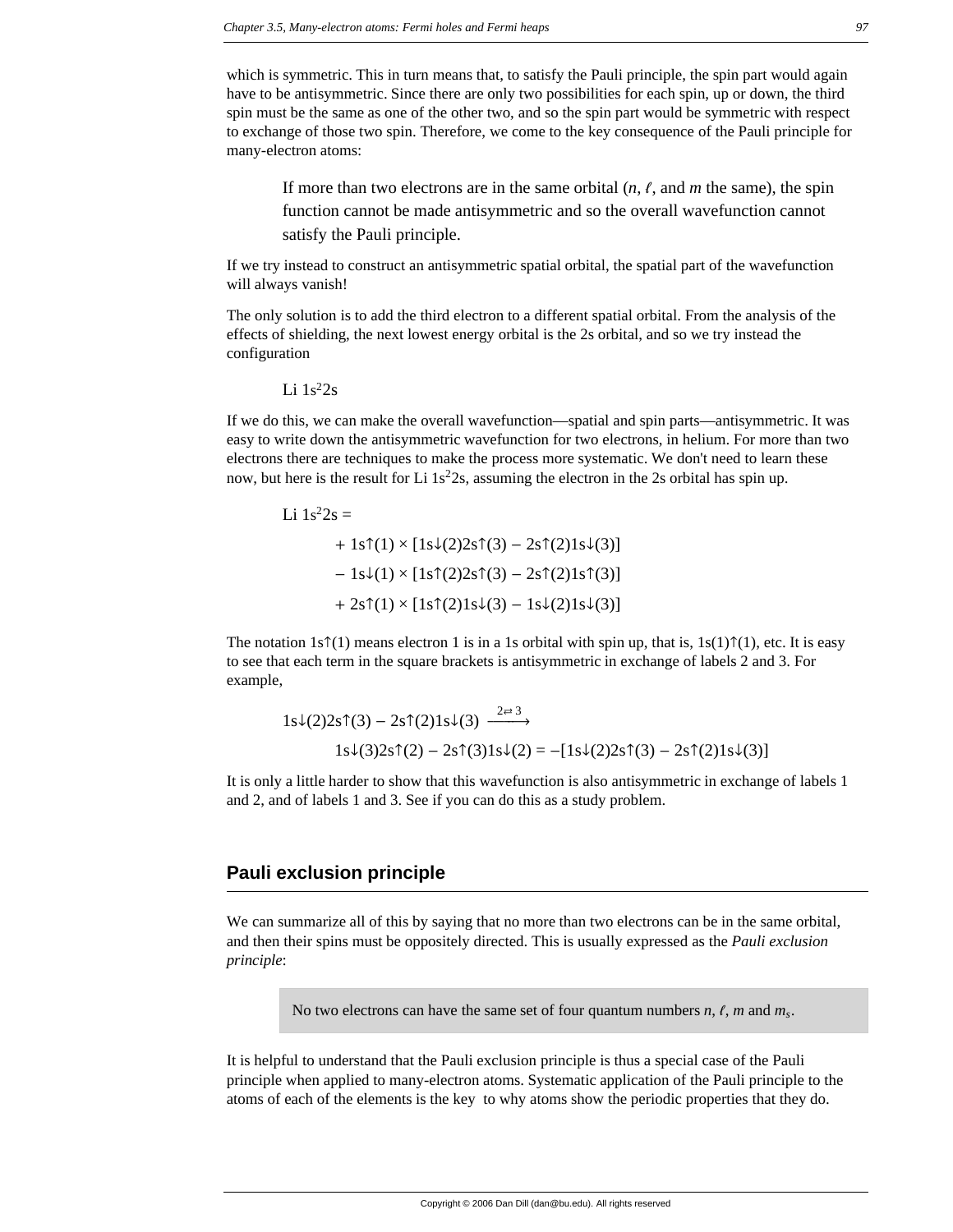## ■ **Relative stability of 1s2p configurations—Fermi holes and Fermi heaps**

A striking example of the consequences of the Pauli principle is the lowest excited configuration of He that is produced by absorption of light energy. The oscillating electric filed of the light distorts the excited electron from its original spherical shape (as 1s) to a two-lobed shape (as 2p) and so the resulting electronic configuration is

He 1s2p

The question arises, what is the relative orientation of the spins of the two electrons? It turns out that the arrangement with both spins in the same direction, say

 $1s(1)2p(2) \times \tau(1)\tau(2)$ ,

is much more stable (lower in energy) than the arrangement with the spins oppositely directed, say

 $1s(1)2p(2) \times \uparrow(1)\downarrow(2)$ .

This is a very surprising result if we think just in terms of the interaction energy of bar magnets. That is, we would expect the arrangement  $\hat{\tau}(1)\hat{\tau}(2)$ , in which the magnetic poles are north to north, would be *less stable* than the arrangement  $\hat{\tau}(1)\downarrow(2)$ , in which the magnetic poles are north to south. In fact, it was just this surprising behavior that led Pauli to his principle in the first place.

The origin of the surprising stability of the  $\hat{\tau}(1)\hat{\tau}(2)$  arrangement is that thereby the two electrons *stay out of each other's way*, forming what is called a *Fermi hole*, and so their electrical repulsion is reduced. Just the opposite happens when the spins are arranged as  $\hat{\tau}(1)\downarrow(2)$ : When the spins are oppositely directed, the electrons actually clump together, forming what is called a *Fermi heap*, with the result that the electrical repulsion between the electrons is enhanced.

Fermi holes and Fermi heaps are consequences of the symmetry with respect to relabelling of pairs of electrons—the exchange symmetry—of the spatial part of the many-electron wavefunction. To see this, let's construct the symmetrized wavefunctions corresponding to the alternative arrangements of the spins.

If the spins are parallel, then the spin part of the wavefunction is symmetric. This means that, for the overall wavefunction will be antisymmetric, the spatial part must be antisymmetric.

 $\psi_{\uparrow\uparrow} = [1s(1)2p(2) - 1s(2)2p(1)] \times \uparrow(1)\uparrow(2).$ 

If instead the spin are antiparallel, then the spin part of the wavefunction is antisymmetric. This means that the spatial part must be symmetric so that the overall wavefunction will be antisymmetric.

$$
\psi_{\uparrow\downarrow} = [1s(1)2p(2) + 1s(2)2p(1)] \times [\uparrow(1)\downarrow(2) - \uparrow(2)\downarrow(1)].
$$

Now, let's look carefully at the spatial parts of these alternative wavefunctions. For  $\psi_{\uparrow\uparrow}$ , the spatial part *vanishes* when the coordinates of the two electrons are the same, that is, when the two electrons are in the same place, say *x*, *y*, *z*. The reason is that then the numerical value of the spatial functions  $1s(1)$  and  $1s(2)$  will be the same and the numerical value of the spatial functions  $2p(1)$  and  $2p(2)$  will be the same,. The result is that the two terms in the spatial part of the wavefunction will exactly cancel.

$$
1s(x_1, y_1, z_1)2p(x_2, y_2, z_2) - 1s(x_2, y_2, z_2)2p(x_1, y_1, z_1) \xrightarrow{x_1, y_1, z_1=x_2, y_2, z_2=x, y, z}
$$

$$
1s(x, y, z)2p(x, y, z) - 1s(x, y, z)2p(x, y, z) = 0
$$

This means that there is *zero probability of the two electrons being in the same place in physical space*. The Pauli principle causes electrons with parallel spins to stay out of one another's way. It is as if each electron is surrounded by an exclusion zone into which the other electron may not penetrate. The result is a correspondingly *decreased electron-electron repulsion*, and so a *more*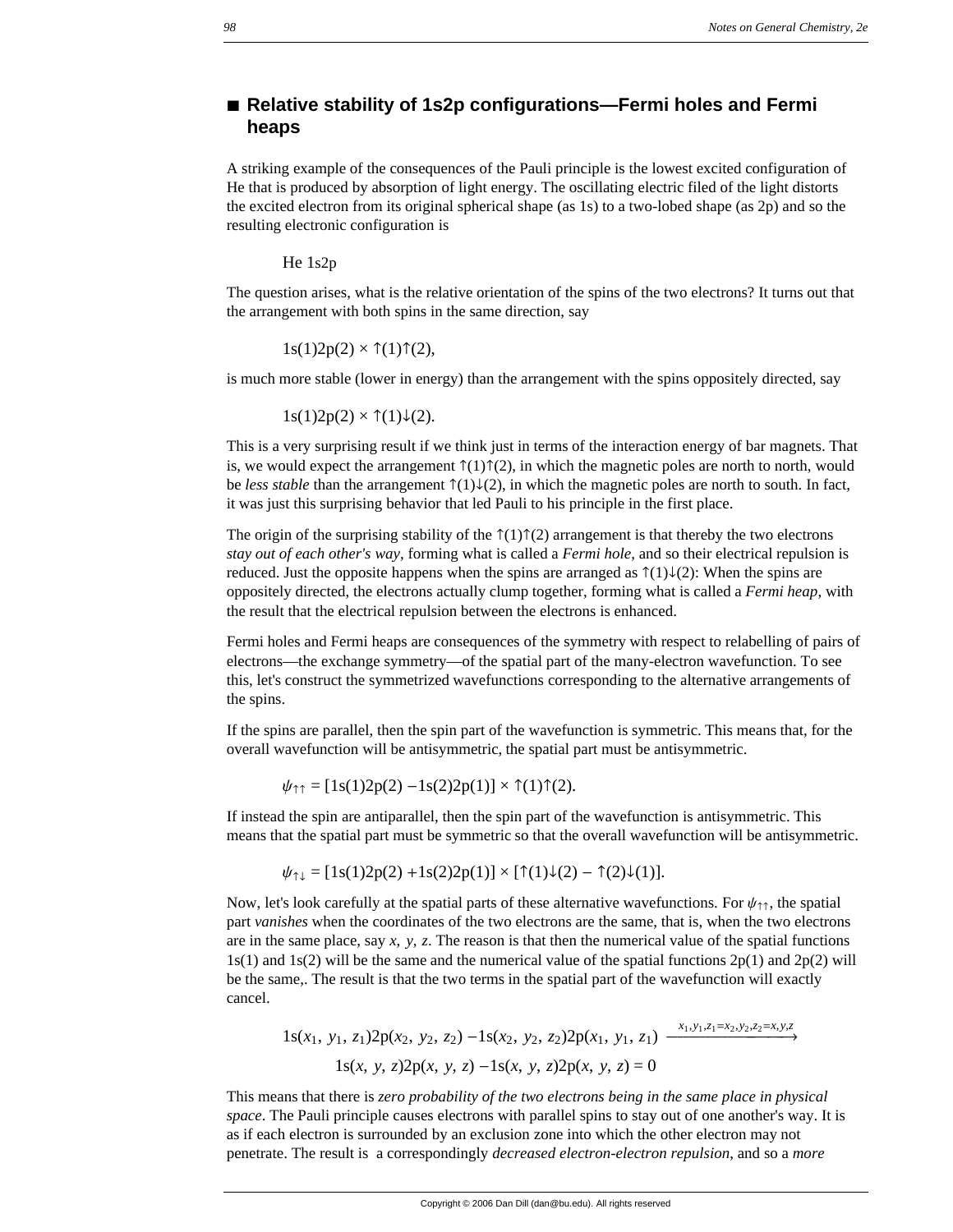*stable arrangement* that would be the case had we not taken the Pauli principle into account.

One the other hand, for  $\psi_{\uparrow\downarrow}$ , the spatial part *doubles* when the two electrons are in the same place. The reason is now there is two terms in the spatial part of the wavefunction add rather than subtract.

 $1s(x_1, y_1, z_1)2p(x_2, y_2, z_2) + 1s(x_2, y_2, z_2)2p(x_1, y_1, z_1) \xrightarrow{x_1, y_1, z_1=x_2, y_2, z_2=x, y, z}$ 1s(*x*, *y*, *z*)2p(*x*, *y*, *z*) +1s(*x*, *y*, *z*)2p(*x*, *y*, *z*) = 2 1s(*x*, *y*, *z*)2p(*x*, *y*, *z*)

This means that the probability of the two electrons being in the same place in physical space is double what it would be if we did no take the Pauli principle into account. Said differently, the Pauli principle causes electrons with antiparallel spins to clump together, forming a heap of electrical charge. This clumping results in a correspondingly *increased electron-electron repulsion*, and so a *less stable arrangement* that would be the case had the electron spins been parallel.

It is important to understand that the Fermi hole and Fermi clump *do not come about because of electron-electron repulsion*. Rather, they come about because of the *algebraic consequences of the exchange symmetry* of the spatial part of the many-electron wavefunction. The subsequent energetic consequences do arise because of the changes in electron-electron repulsion, of course, but Fermi holes and Fermi heaps would arise independently of the electron charge.

#### **à Visualization of 1s2p Fermi holes and Fermi heaps**

Here is a way to visualize the He 1s2p Fermi hole and Fermi heap. We can construct the spatial part of the wavefunctions, and then look at how the probability density of one electron varies about the location of the other electron.

Let's assume that the electric field of the light is polarized along the *y* direction. This means that the electron will be excited from the 1s orbital to a  $2p_v$  orbital. We will need, therefor, He one-electron wavefunctions for 1s and  $2p_v$ . The radial parts of these wavefunctions are

| n |   | $P_{n\ell}$                         |
|---|---|-------------------------------------|
| 1 | O | 2 $e^{-\rho}$ $\rho$                |
| 2 | 1 | $e^{-\rho/2} \rho^2$<br>$2\sqrt{6}$ |

The angular parts of the wavefunction are

| label | function                                                         |
|-------|------------------------------------------------------------------|
| s     | $2\sqrt{\pi}$                                                    |
| ЮV    | $\frac{1}{2} \sqrt{\frac{3}{\pi}}$ Sin[ $\theta$ ] Sin[ $\phi$ ] |

The full 1s and  $2p_v$  wavefunctions are therefor

| label  | full wavefunction                                              |
|--------|----------------------------------------------------------------|
| 1s     | $\frac{e^{-\rho} \rho}{\sqrt{\pi}}$                            |
| $2p_v$ | $e^{-\rho/2} \rho^2 \sin[\theta] \sin[\phi]$<br>$4\sqrt{2}\pi$ |

Here is how the visualization looks, for one electron at  $y = -2 a_0$  in the *xy* plane.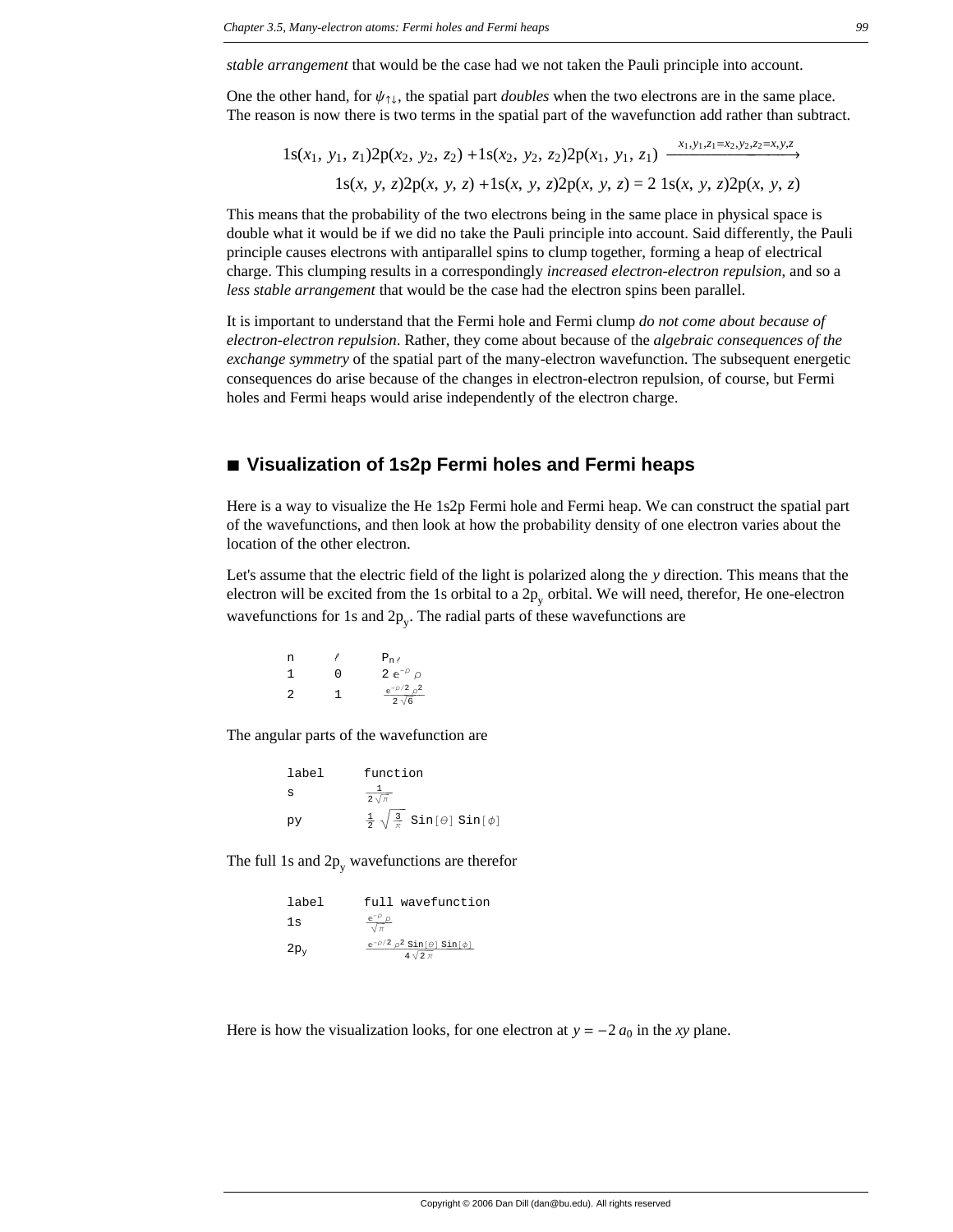

He 1 s2p<sub>v</sub>. Fermi heap (left) and Fermi hole (right). The post marks the position of one electron, at  $y = -2 a<sub>0</sub>$  in the *xy* plane. The height of the surface is the probability density of the other electron. The Fermi heap shows the clumping of the two electrons, while the Fermi hole shows that the two electrons are never found in the same place.

An animation of the visualization, showing the variation of the probability density for locations of one electron on a ring of radius  $2 a_0$  in the *xy* plane, is available at

http://quantum.bu.edu/notes/GeneralChemistry/FermiHolesAndHeaps/FermiHoleHeap1s2py .gif

The figure above is taken from this animation. The directional character of the  $2p_v$  orbital accounts for the coming and going of the Fermi heap in the animation.

## ■ Relative stability of 2<sub>p</sub><sup>2</sup> configurations

When  $\ell$  is greater than one, more than two electrons can be accommodated in a subshell. The question arises as to the relative spin directions of electrons in different orbitals, that is, with different *m* values. The answer is that *the lowest energy arrangement is when the spins are in the same direction*. This is another consequence of the Pauli principle, as we will see now.

#### **Configurations**

If we ignore for the moment the requirement of the Pauli principle, namely that the combined wavefunction (spatial and spin) of the two electrons be antisymmetric with respect to exchange of the electrons, then there are five possible configurations.

unsym<sub>1</sub>=  $2p_x(1)$  $\uparrow$ (1)  $2p_x(2) \downarrow$ (2) unsym<sub>2</sub>= 2p<sub>x</sub>(1) $\uparrow$ (1) 2p<sub>y</sub>(2) $\uparrow$ (2) unsym<sub>3</sub>=  $2p_x(1)$  $\uparrow$ (1)  $2p_y(2) \downarrow$ (2) unsym<sub>4</sub>=  $2p_x(1)\downarrow(1) 2p_y(2)\uparrow(2)$ unsym<sub>5</sub>= 2p<sub>x</sub>(1) $\downarrow$ (1) 2p<sub>y</sub>(2) $\downarrow$ (2)

We'll refer to these configurations by their numbers. Configuration  $\text{unsym}_1$  has both electrons in the same (2p<sub>x</sub>) orbital. The other four configurations have the electrons in different orbitals (2p<sub>x</sub> and 2p<sub>y</sub>; any pair of 2p orbitals would do as well).

None of these configurations is symmetrized, that is they are neither symmetric nor antisymmetric. For example, exchanging the electron labels in configuration unsym<sub>1</sub> gives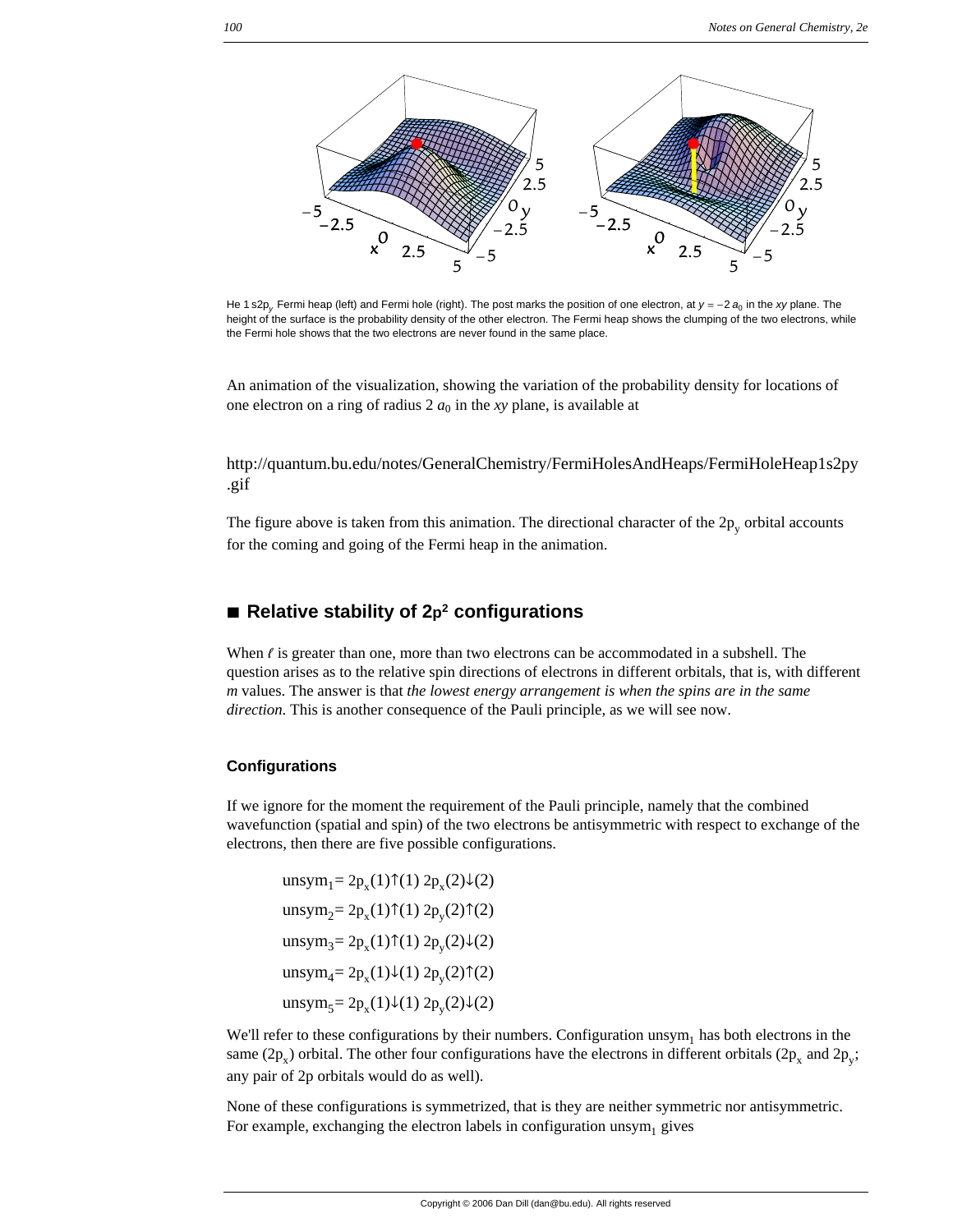$$
2p_x(1)\uparrow(1) 2p_x(2)\downarrow(2) \xrightarrow{1\rightleftarrows} 2p_x(2)\uparrow(2) 2p_x(1)\downarrow(1)
$$

but this is not equal to  $+$  or  $-$  times configuration unsym<sub>1</sub>.

To satisfy the Pauli principle, these configurations must be *symmetrized* to be *antisymmetric*, that is, so that they give either themselves or themselves multiplied by  $-1$  when the two electron labels are exchanged.

A convenient way to symmetrize these configurations is to symmetrize their space and spin parts separately and then form products of symmetrized space and spin parts so that the overall wavefunctions are antisymmetric. Here are the results.

$$
sym_1 = 2p_x(1)2p_x(2) \times [\uparrow(1)\downarrow(2) - \uparrow(2)\downarrow(1)]
$$
  
\n
$$
sym_2 = [2p_x(1)2p_y(2) + 2p_x(2)2p_y(1)] \times [\uparrow(1)\downarrow(2) - \uparrow(2)\downarrow(1)]
$$
  
\n
$$
sym_3 = [2p_x(1)2p_y(2) - 2p_x(2)2p_y(1)] \times \uparrow(1)\uparrow(2)
$$
  
\n
$$
sym_4 = [2p_x(1)2p_y(2) - 2p_x(2)2p_y(1)] \times [\uparrow(1)\downarrow(2) + \uparrow(2)\downarrow(1)]
$$
  
\n
$$
sym_5 = [2p_x(1)2p_y(2) - 2p_x(2)2p_y(1)] \times \downarrow(1)\downarrow(2)
$$

The spatial parts of symmetrized configurations  $sym_1$  and  $sym_2$  are symmetric, their spin parts are antisymmetric, and so the overall wavefunctions are antisymmetric. The spatial parts of symmetrized configurations sym<sub>3</sub>, sym<sub>5</sub>, and sym<sub>5</sub> are antisymmetric, their spin parts are symmetric, and so again the overall wavefunctions again are antisymmetric.

Symmetrized configurations sym<sub>1</sub> and sym<sub>2</sub> correspond to the spins *pointing in opposite directions*. The configuration sym<sub>1</sub>can be represented as



that is, both electrons in the *same* orbital with *opposite* spins. The configuration sym<sub>2</sub> can be represented as

| $2p_x$ | $2p_v$ | 2p <sub>z</sub> |
|--------|--------|-----------------|

that is, the electrons in *different* orbitals with *opposite* spins.

Symmetrized configurations sym<sub>3</sub>, sym<sub>4</sub> and sym<sub>4</sub> correspond to *both spins pointing in the same direction*. A way to see this is first to realize that in this case the total spin is  $S = s_1 + s_2 = 1$ ; then, because spin is an angular momentum (like orbital momentum  $\ell$ ) it can have three different value of  $m<sub>S</sub>$ , namely 1, 0 and  $-1$ . Configuration sym<sub>3</sub> has  $m<sub>S</sub> = 1$ , configuration sym<sub>4</sub> has  $m<sub>S</sub> = 0$ , and configuration sym<sub>5</sub> has  $m<sub>S</sub> = -1$ . These three configurations all have the *same energy* and form what is called a *spin triplet*. They can be collectively represented as



that is, the electrons in *different* orbitals with the *same* spins.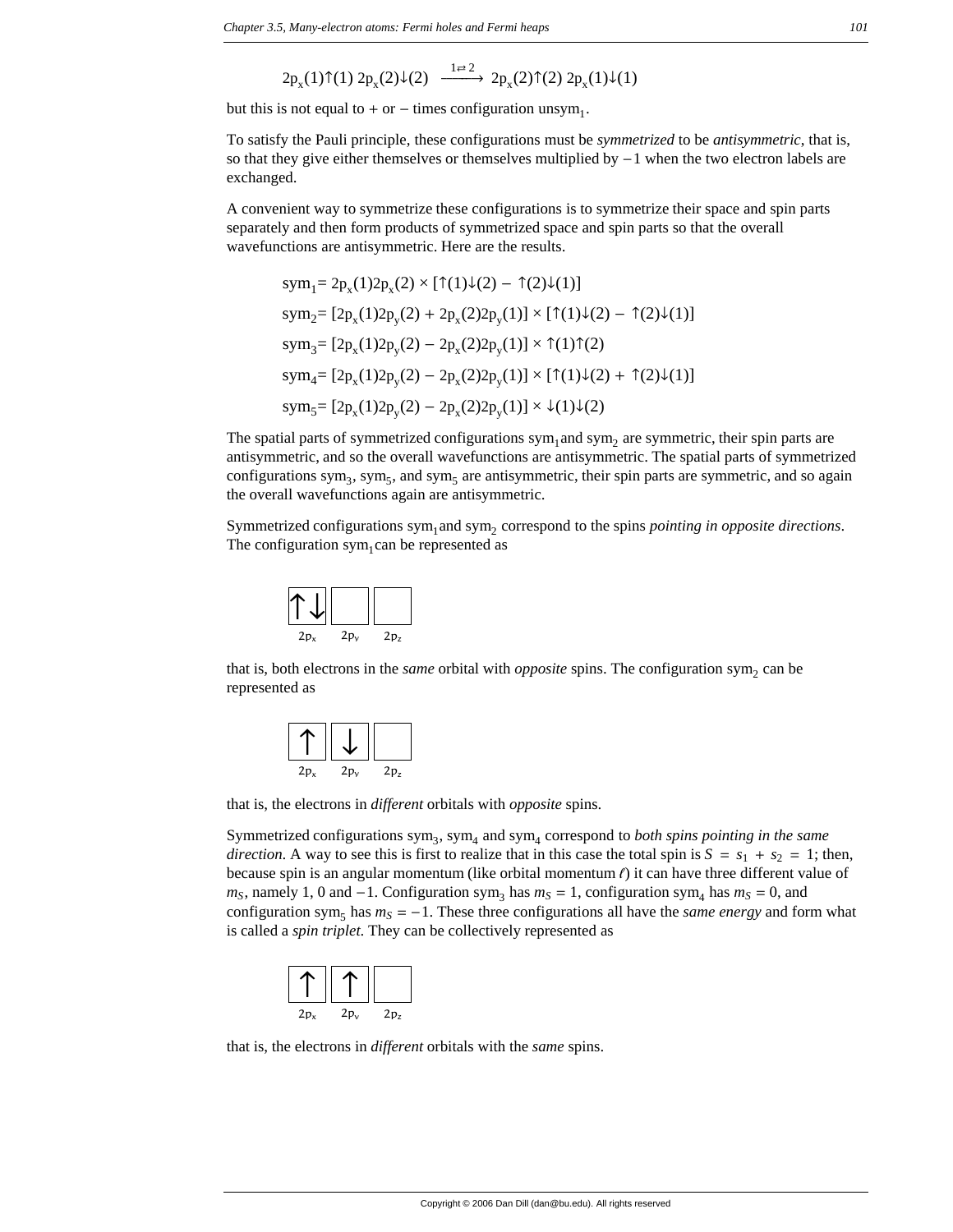#### **Relative energies**

There are two aspects to consider in deciding the relative stability of the three arrangements (both electrons in the same orbital with opposite spins, electrons in different orbitals with opposite spins, or electrons in different orbitals with the same spin), namely the *magnetic interactions* between the electrons, due to their spin, and the *electrical repulsions* between the electrons, due to their negative charge.

The spin of the electron is due to its intrinsic *magnetic moment*—the electron behaves magnetically as a bar magnet. Now, bar magnets attract one another when they are anti-parallel to one another (north pole adjacent to south pole), and repel one another when they are parallel (north poles adjacent). This means that *magnetically, electrons with the same spin are the least stable***.**

The charges of the electrons repel one another according to Coulomb's law, so that the closer the electrons are, the more they repel. This means that *electrically, electrons in the same orbital are the least stable*, since they then occupy the same part of space.

So, we have two competing effects, which we can tabulate as

| Arrangement                                  | <b>Magnetic stability</b> | <b>Electrical stability</b>        |
|----------------------------------------------|---------------------------|------------------------------------|
| $2p_v$<br>2p <sub>z</sub><br>2p <sub>x</sub> | stable<br>(north–south)   | unstable<br>(same region of space) |
| $2p_v$<br>2p <sub>z</sub><br>$2p_v$          | stable<br>(north-south)   | stable<br>(spatialyl separated)    |
| $2p_v$<br>2p <sub>7</sub><br>2p <sub>x</sub> | unstable<br>(north-north) | stable<br>(spatially separated)    |

Because magnetic effects are generally much weaker than electrical effects, we can conclude that the arrangement with both electrons in the same orbital with opposite spins is the *least stable* of the three possible arrangements. The other two arrangements each have the electrons in *different orbitals* and so should have the same electrical interaction. Therefore we might expect that the most stable arrangement would be when the electrons have the opposite spins, since then they are attracted magnetically. What is observed is just the reverse; the arrangement with the *electrons in different orbitals with the same spin is most stable*.

#### **Fermi hole and Fermi heap**

Since this is just the opposite of what is predicted based on magnetic interactions, the cause must be electrical. So to see what is going on, we need to compare the space parts of the wavefunctions for the electrons in different orbitals, since only the spatial distribution of the electrons can affect their mutual electrical repulsion.

The space wavefunction when the two electrons have the same spin is

$$
2p_x(1)2p_y(2) - 2p_x(2)2p_y(1)
$$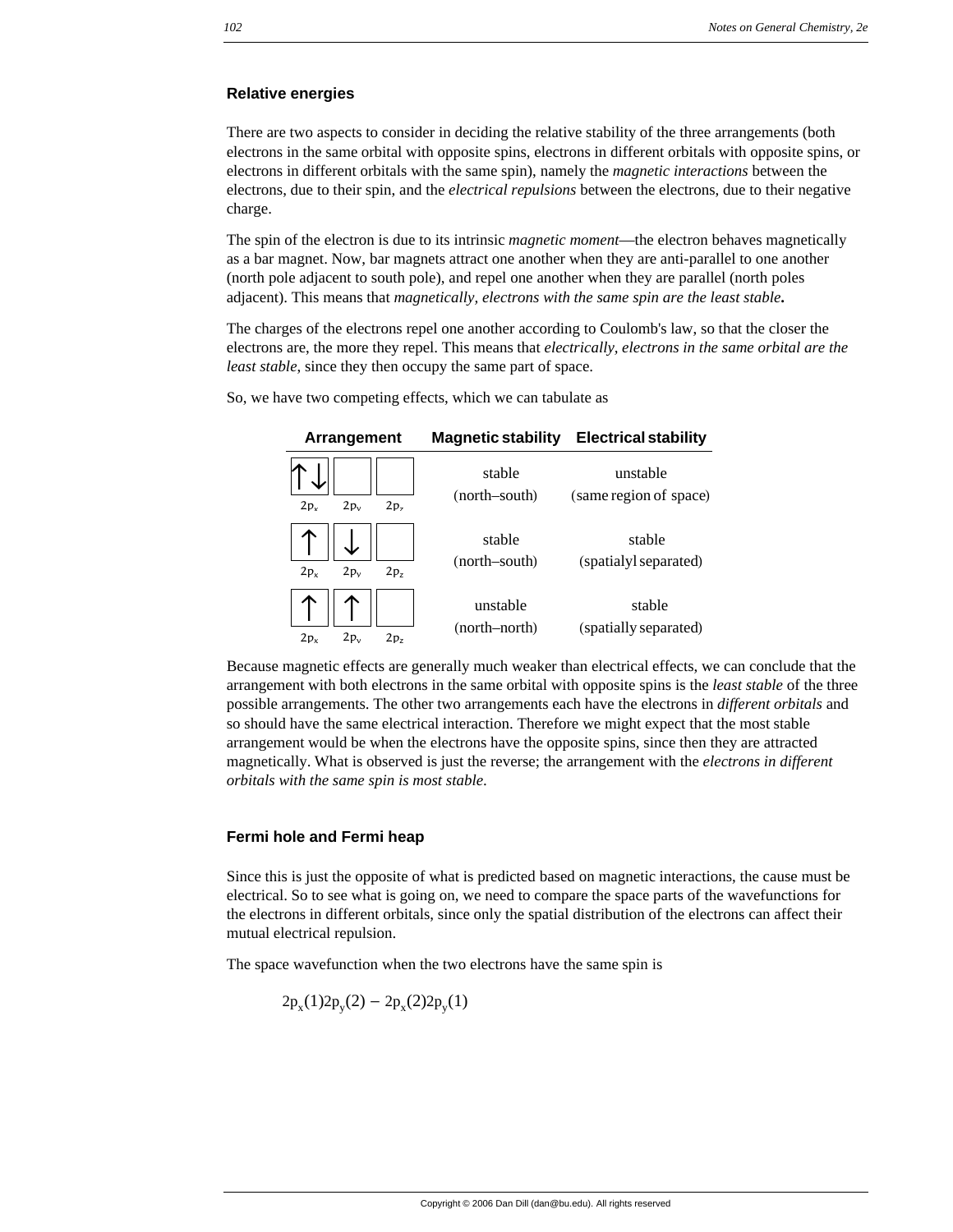This function has the remarkable property that it *vanishes when both electrons are in the same place* (that is, when their coordinates are the same, which corresponds to  $1 = 2$ ). This means that *the probability of the two electrons being in the same place is zero*. We can say that when electrons have an antisymmetric space wavefunction, they *stay away from one another*. This effect is called a *Fermi hole*. As a consequence, the *electrical repulsion between the two electrons is lessened*.

Just the opposite effect occurs when the two electrons have anti-parallel spins. The space wavefunction in this case is

$$
2p_x(1)2p_y(2) + 2p_x(2)2p_y(1)
$$

This function *becomes twice as large when both electrons are in the same place* (when  $1 = 2$ ). This means that *the probability of the two electrons being in the same place is much greater* than the probability of each electron being there separately. We can say that when electrons have a symmetric space wavefunction, they *clump together*. This effect is called a *Fermi heap*. As a consequence, the *electrical repulsion between the two electrons is increased*.

The Fermi heap also occurs in the arrangement when both electrons are in the same orbital, and there its destabilizing effect is even greater, since the electrons are in the same orbital and thus closer together.

Everything can be summarized as follows.

| Arrangement                                  | <b>Magnetic stability</b> | <b>Electrical stability</b>                   | Net effect    |
|----------------------------------------------|---------------------------|-----------------------------------------------|---------------|
| 2p <sub>x</sub><br>$2p_v$<br>2p <sub>7</sub> | stable<br>(north–south)   | very unstable<br>(same region and Fermi heap) | very unstable |
| $2p_v$<br>2p <sub>x</sub><br>2p <sub>7</sub> | stable<br>(north–south)   | unstable<br>(separated but Fermi heap)        | unstable      |
| 2p <sub>x</sub><br>$2p_v$<br>2p <sub>7</sub> | unstable<br>(north–north) | very stable<br>(separated and Fermi hole)     | stable        |

The conclusion from all of this analysis is, if possible, put electrons in different spatial orbitals, with spins in the same direction, since this arrangement has the lowest energy.

#### **Visualization of 2p2p Fermi holes and Fermi heaps**

Here is a way to visualize the C 2p2p Fermi hole and Fermi heap. We can construct the spatial part of the wavefunctions, and then look at how the probability density of one electron varies about the location of the other electron.

The radial part of the  $2p_x$  and  $2p_y$  these wavefunctions is

n  $P_{n \ell}$ 2 1  $\frac{e^{-\rho/2} \rho^2}{2 \sqrt{6}}$ 

The angular pars of the wavefunction are

| label | function                                                         |
|-------|------------------------------------------------------------------|
| pх    | $\frac{1}{2} \sqrt{\frac{3}{\pi}}$ Cos[ $\phi$ ] Sin[ $\theta$ ] |
| py    | $\frac{1}{2} \sqrt{\frac{3}{\pi}}$ Sin[ $\theta$ ] Sin[ $\phi$ ] |

The full  $2p_x$  and  $2p_y$  wavefunctions are therefor